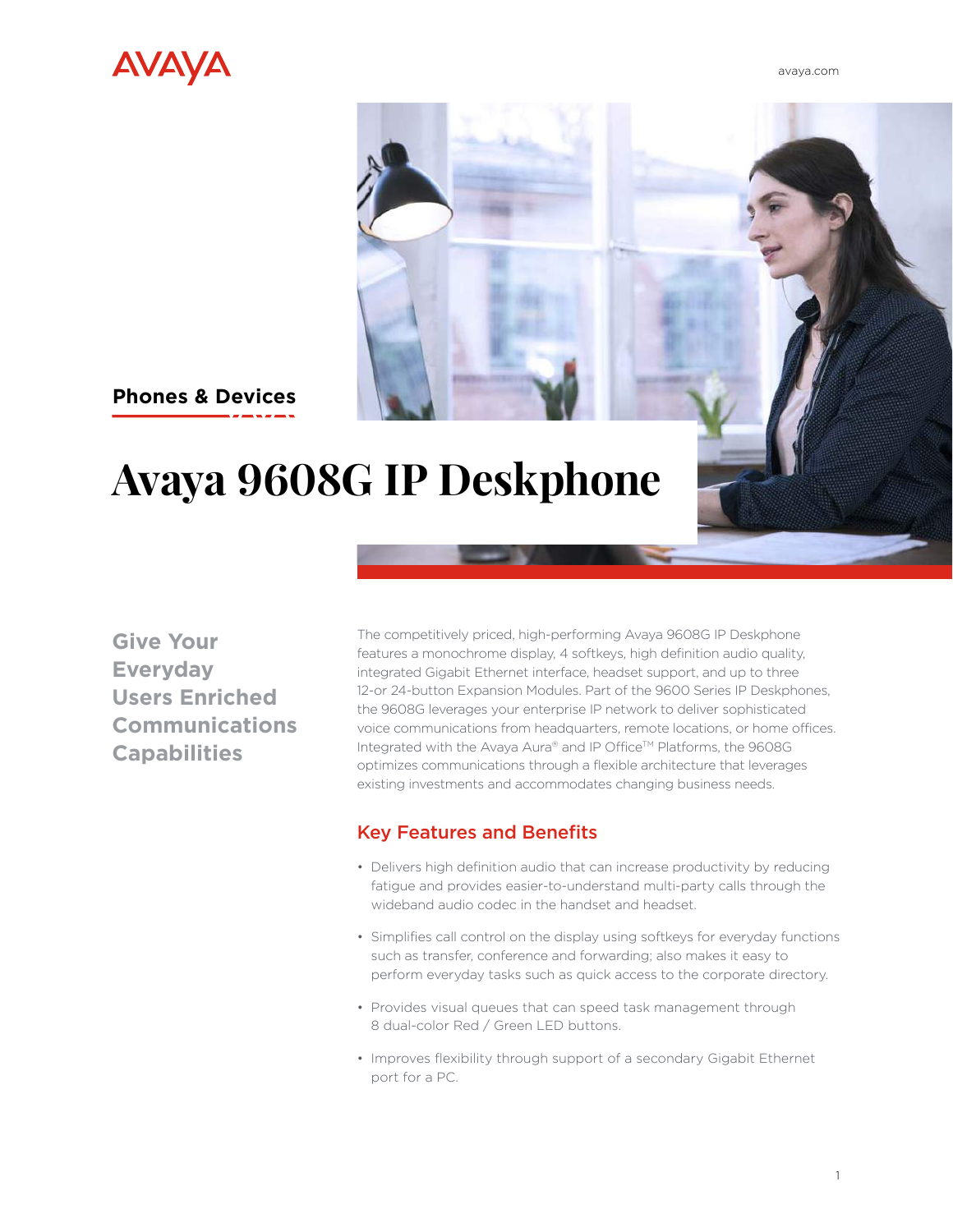#### Fact Sheet / Phones & Devices [avaya.com](http://www.avaya.com/en)



The 9608G IP Deskphone is an 8-line phone ideally suited for everyday users who consider the phone to be one of many useful communication tools and who rely on common functions like directory and speed dial to enhance productivity and collaboration.

**The 9608G IP Deskphone is a global model. English language text on the faceplate has been removed.** 

- Enables high-speed call handling through support of up to three 12-or 24-button Expansion Modules.
- Offers consistency through a common interface with soft clients and mobile endpoints.
- Accommodates advanced unified communications solutions with Session Initiation Protocol (SIP) based infrastructure on the Avaya Aura platform.
- Supports reduced energy consumption and lower costs through Power-over-Ethernet Class 1 design with "sleep mode".

#### Specifications

#### Hardware

- Monochrome display—3.2 inches x 2.2 inches (8.2 cm x 5.5 cm)
- 8 buttons with dual LEDs (red, green)
- 4 softkeys
- Hard buttons for phone, messages, contacts, history, home, navigation cluster, headset, speaker, volume, mute
- Red LEDs for speaker, mute, headset, message, history
- 24 administrative buttons
- Wideband audio in handset and headset
- Full duplex speakerphone
- Ergonomic hearing aid compatible handset supports TTD acoustic coupler
- Message waiting indicator
- IC call alerting with 360-degree visibility
- Rich, classic and alternate ringtones